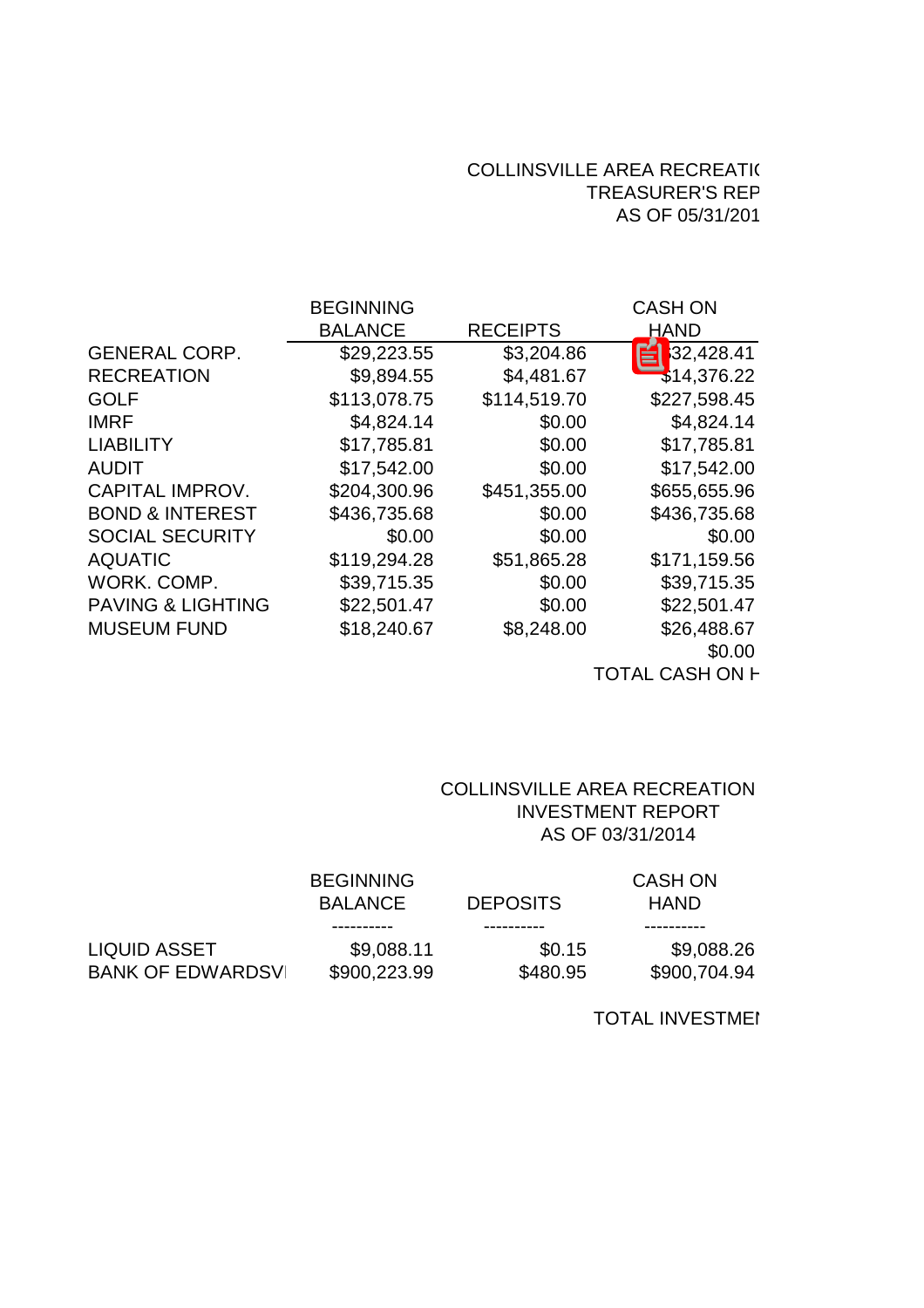## COLLINSVILLE AREA RECORDS AND DISTRICT AREA RECORDS AND LODGED AREA RECORDS AND LODGED AREA RECORDS AND LODGED AND LODGED AND LODGED AND LODGED AND LODGED AND LODGED AND LODGED AND LODGED AND LODGED AND LODGED AND LODGED A TREASURER'S REPORT OF THE SECOND SECOND SECOND SECOND SECOND SECOND SECOND SECOND SECOND SECOND SECOND SECOND SECOND SECOND SECOND SECOND SECOND SECOND SECOND SECOND SECOND SECOND SECOND SECOND SECOND SECOND SECOND SECOND  $\overline{4}$

| <b>EXPENSES</b> |  |  |  |
|-----------------|--|--|--|
|                 |  |  |  |
|                 |  |  |  |
|                 |  |  |  |
|                 |  |  |  |
|                 |  |  |  |
|                 |  |  |  |
|                 |  |  |  |
|                 |  |  |  |
|                 |  |  |  |
|                 |  |  |  |
|                 |  |  |  |
|                 |  |  |  |
|                 |  |  |  |
|                 |  |  |  |
|                 |  |  |  |

-------------- --------------

### **COLLINSVILLE AREA RECREATION OF A RECREATION OF A RECREATION OF A RECREATION OF A RECREATION OF A RECREATION O**

| WITHDRAWALS BALANC        |  |  |
|---------------------------|--|--|
|                           |  |  |
|                           |  |  |
| \$450,000.00 \$450,704.94 |  |  |
|                           |  |  |
| \$459,793.20              |  |  |
|                           |  |  |
|                           |  |  |